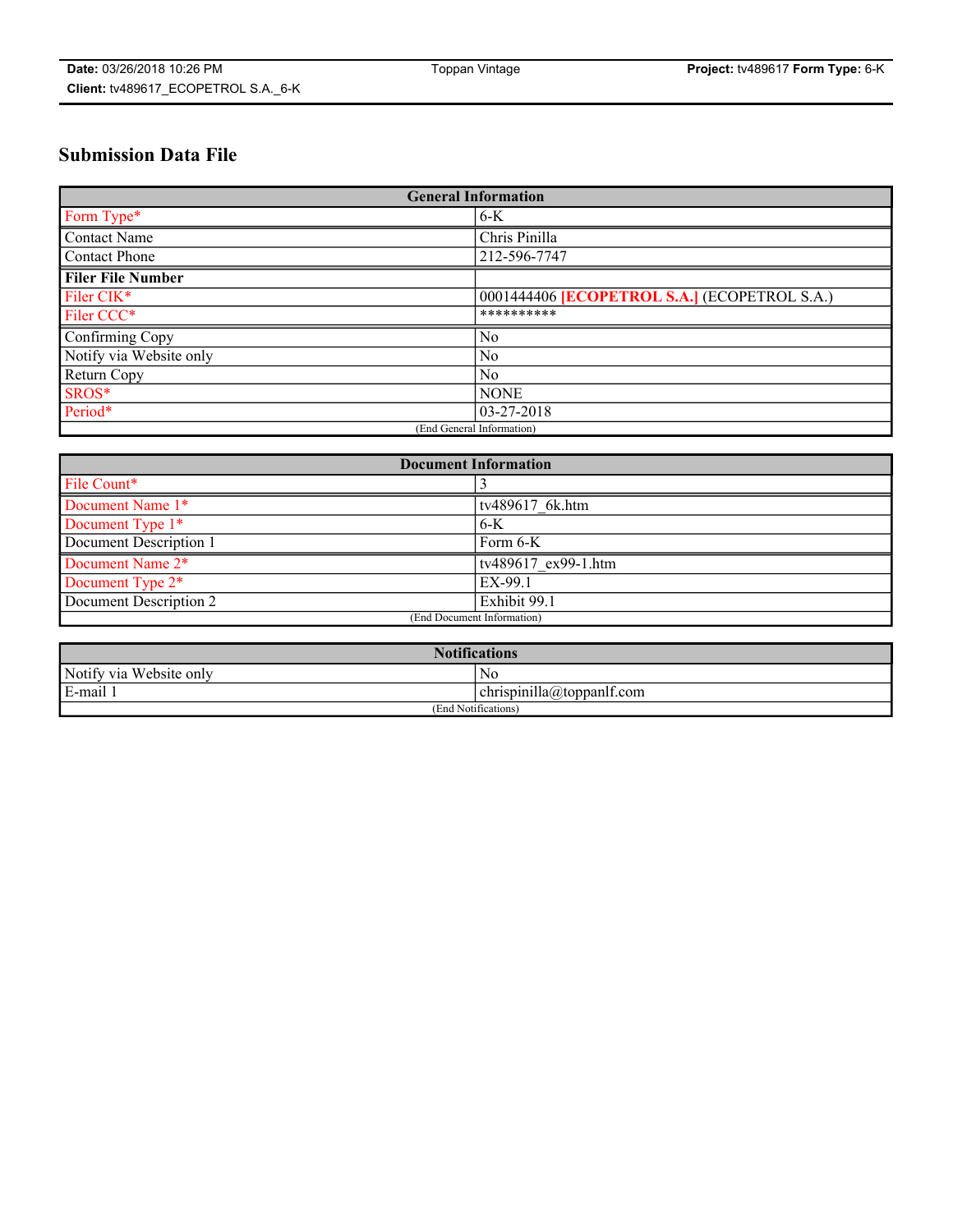**Client:** tv489617\_ECOPETROL S.A.\_6-K **File:** tv489617\_6k.htm **Type:** 6-K **Pg:** 1 of 2

#### **UNITED STATES SECURITIES AND EXCHANGE COMMISSION Washington, D.C. 20549**

#### **FORM 6-K**

#### **REPORT OF FOREIGN PRIVATE ISSUER PURSUANT TO RULE 13a-16 OR 15d-16 UNDER THE SECURITIES EXCHANGE ACT OF 1934**

For the month of March, 2018 Commission File Number 001-34175

# ECOPETROL S.A.

(Exact name of registrant as specified in its charter)

N.A.

(Translation of registrant's name into English)

COLOMBIA

(Jurisdiction of incorporation or organization)

Carrera 13 No. 36 – 24 BOGOTA D.C. – COLOMBIA

(Address of principal executive offices)

Indicate by check mark whether the registrant files or will file annual reports under cover of Form 20-F or Form 40-F.

Form 20-F  $\boxtimes$  Form 40-F  $\Box$ 

Indicate by check mark if the registrant is submitting the Form 6-K in paper as permitted by Regulation S-T Rule 101(b)(1)

 $Yes \Box$  No  $\overline{\times}$ 

Indicate by check mark if the registrant is submitting the Form 6-K in paper as permitted by Regulation S-T Rule 101(b)(7)

 $Yes \Box$  No  $\boxtimes$ 

Indicate by check mark whether the registrant by furnishing the information contained in this form is also thereby furnishing the information to the Commission pursuant to Rule 12g3-2(b) under the Securities Exchange Act of 1934.

 $Yes \Box$  No  $\boxtimes$ 

If "Yes" is marked, indicate below the file number assigned to the registrant in connection with Rule  $12g3-2(b)$ : 82- N/A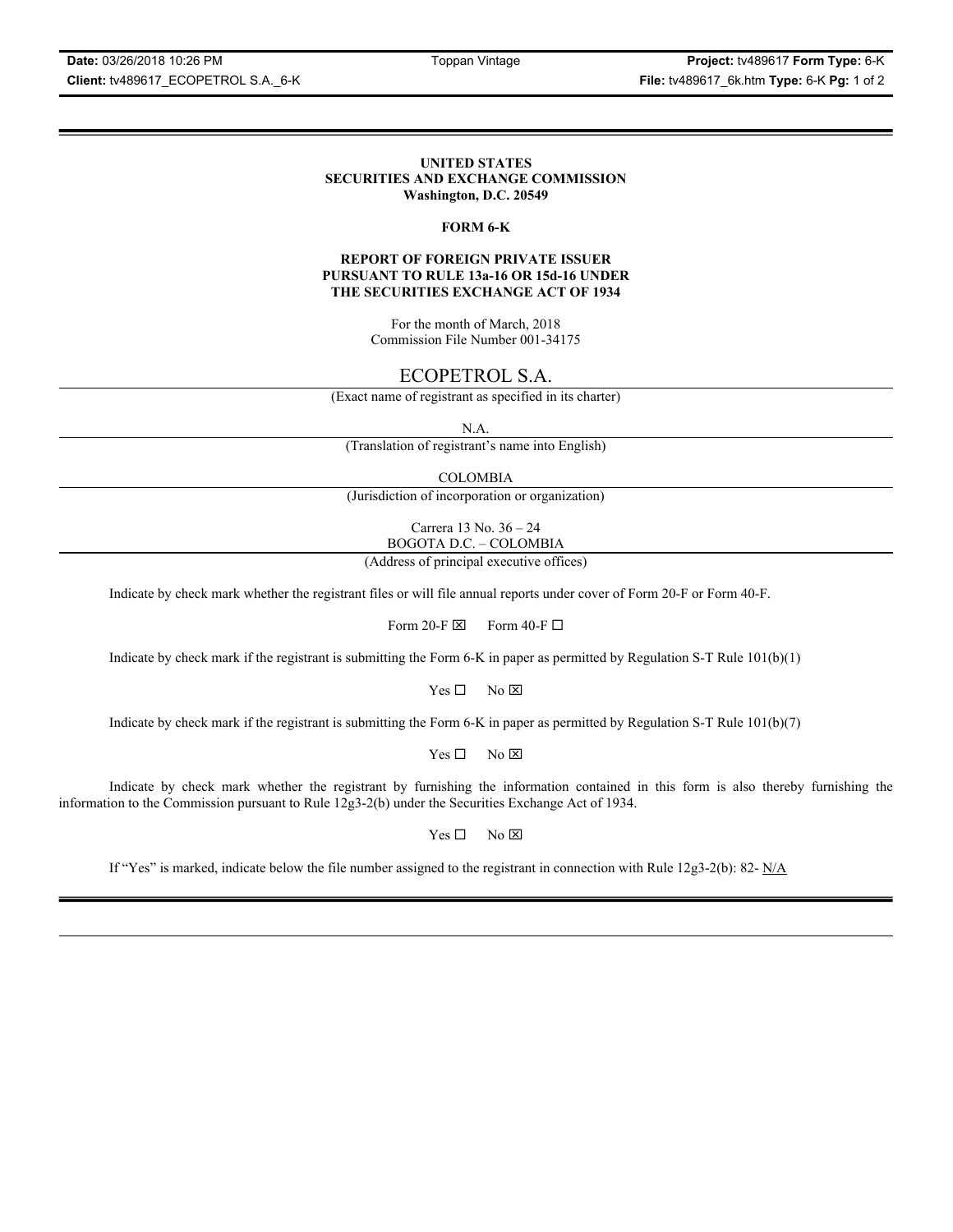### **SIGNATURES**

Pursuant to the requirements of the Securities Exchange Act of 1934, the registrant has duly caused this report to be signed on its behalf by the undersigned, thereunto duly authorized.

Ecopetrol S.A.

By: /s/ María Fernanda Suárez Name: María Fernanda Suárez Title: Chief Financial Officer

Date: March 27, 2018